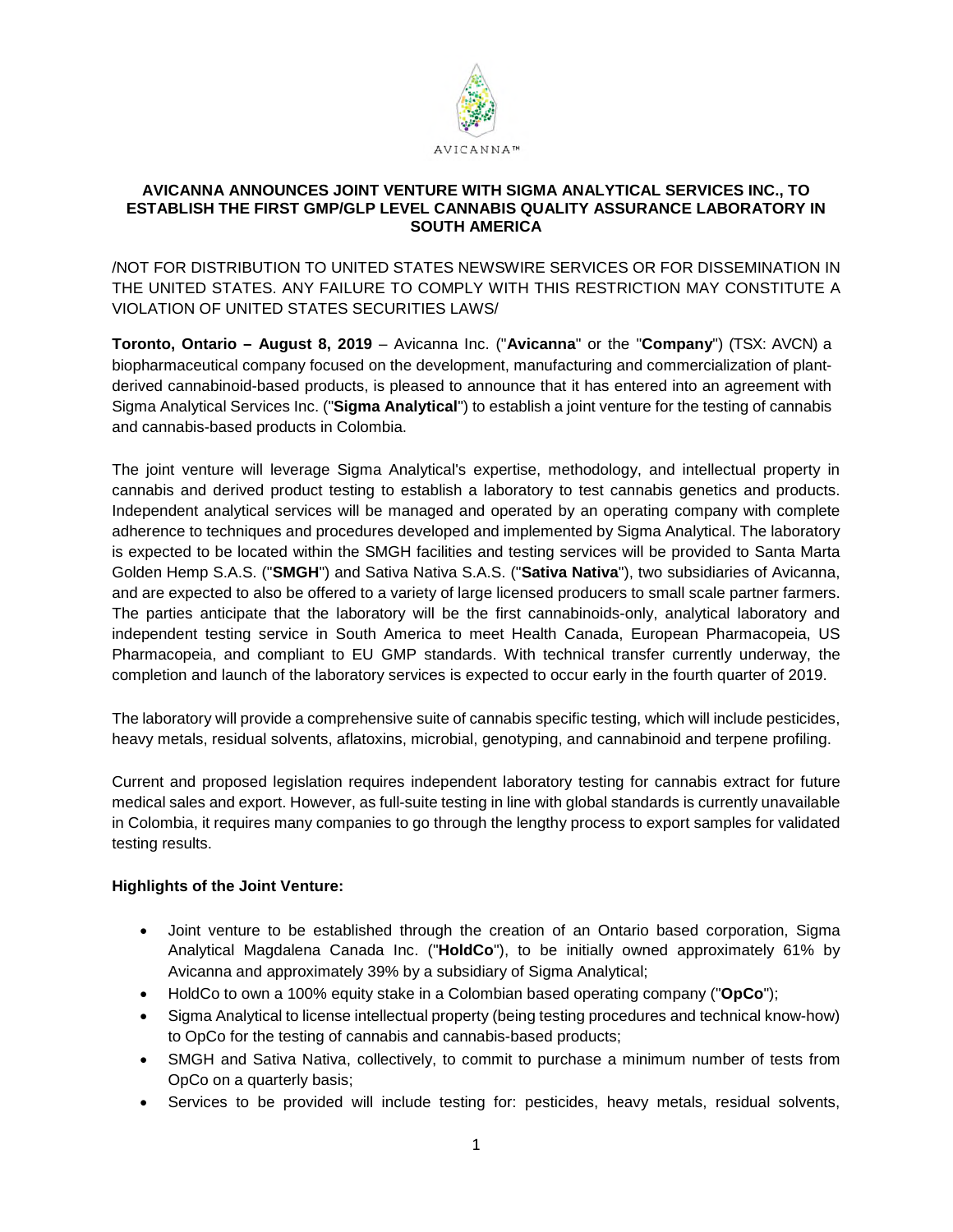

aflatoxins, microbial, genotyping, and cannabinoid and terpene profiling;

- Expected to be the first cannabinoids-only, analytical laboratory and independent testing service in South America to meet Health Canada, European Pharmacopeia, US Pharmacopeia, and compliant to EU GMP standards;
- The laboratory will provide Avicanna with streamlined access to testing of its active pharmaceutical ingredients, which will provide it with expedited access to analysis and the analytical documentation required for the international export of its products;
- With technical transfer well underway, expected completion and launch of the laboratory services are slated for early in the fourth quarter of 2019.

Dr. Kaveh Kahen, Chief Executive Officer of Sigma Analytical, commented, "Sigma Analytical is excited to partner with Avicanna in establishing the first GMP testing facility in South America for cannabis and derived products to serve the growing cannabis industry in this region. With cannabinoids and terpenes being increasingly used as active pharmaceutical ingredients (APIs) in various types of products, it is imperative to establish the most accurate and precise methodologies for efficacy and safety of products. Sigma Analytical looks forward to bringing our years of experience in Canada and the US, proven methodologies, and know-how in cannabis testing to South America."

"This level of world class quality testing is a necessity for Avicanna's pharmaceutical development and clinical development programs, but will also be established as a minimum requirement for all of our product categories as we aim to establish a global standard for cannabinoid-based solutions." added Aras Azadian, Chief Executive Officer of Avicanna.

# **About Sigma Analytical**

Sigma Analytical Services, headquartered in Toronto, Canada, is a unique full-service testing and research GMP-compliant laboratory offering comprehensive testing and analytical services, research and development, and consulting in cannabis and derived products along with consulting and high-level training for set-up and operation of cannabis quality assurance/quality control (QA/QC) and research and development labs. Sigma Analytical maintains a global presence with projects and laboratories spanning Northern and Central America, as well as several strategic partnerships with major analytical instrument providers, testing labs, producers, service providers, and universities across Canada, Central America, United States, Europe and Australia.

Sigma Analytical has emerged as a thought leader in advancing the understanding of cannabis chemistry and is establishing a global scientific network of pioneers to facilitate research and knowledge sharing in this new and promising field of science.

SOURCE Sigma Analytical Services Inc.

# **Stay Connected**

For further information about Sigma Analytical, visit www.sigmaanalytical.com, call 1-647-496-9919, or email info@sigmaanalytical.com.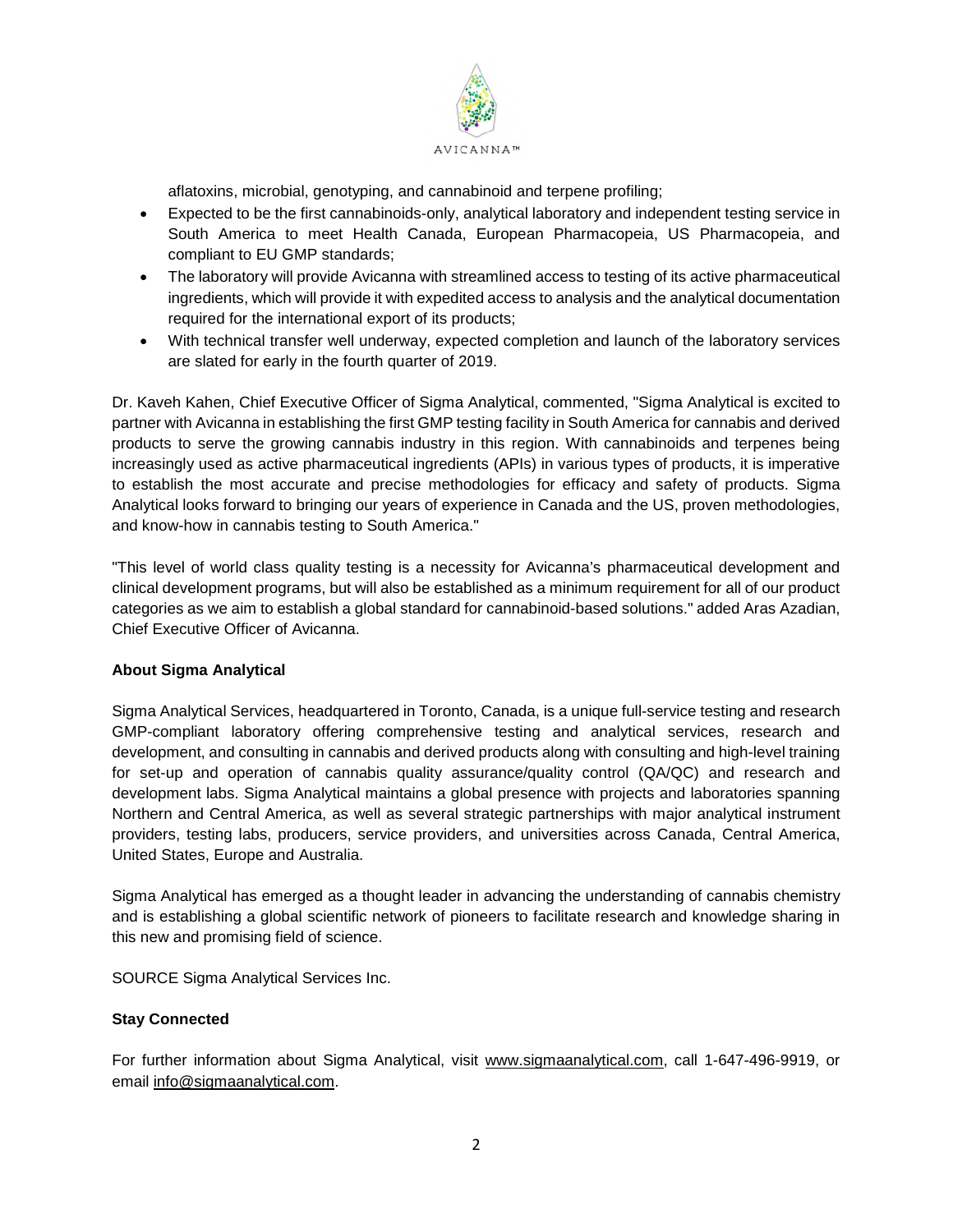

#### **About Avicanna**

Avicanna is an Ontario corporation focused on the development, manufacturing and commercialization of plant-derived cannabinoid-based products through its two main business segments, cultivation and research and development.

Avicanna's two majority-owned subsidiaries, Sativa Nativa S.A.S. and Santa Marta Golden Hemp S.A.S., both located in Santa Marta, Colombia are the base for Avicanna's cultivation activities. These two companies are licensed to cultivate and process cannabis for the production of cannabis extracts and purified cannabinoids including cannabidiol (CBD) and tetrahydrocannabinol (THC).

Avicanna's research and development business is primarily conducted out of Canada at its headquarters in the Johnson & Johnson Innovation Centre, JLABS @ Toronto. Avicanna's scientific team develops products, and Avicanna has also engaged the services of researchers at the Leslie Dan Faculty of Pharmacy at the University of Toronto for the purpose of optimizing and improving upon its products.

Avicanna's research and development and cultivation activities are focused on the development of its key products, including plant-derived cannabinoid pharmaceuticals, phyto-therapeutics, derma-cosmetics and Extracts (defined as plant-derived cannabinoid extracts and purified cannabinoids, including distillates and isolates), with a goal of eventually having these products manufactured and distributed through various markets.

SOURCE Avicanna Inc.

# **Stay Connected**

For more information about Avicanna, visit www.avicanna.com, call 1-647-243-5283, or contact Setu Purohit, President by email info@avicanna.com.

#### *Cautionary Note Regarding Forward-Looking Information and Statements*

*This press release contains certain "forward-looking information" within the meaning of applicable Canadian securities legislation and may also contain statements that may constitute "forward-looking statements" within the meaning of the safe harbor provisions of the United States Private Securities Litigation Reform Act of 1995. Such forward-looking information and forward-looking statements are not representative of historical facts or information or current condition, but instead represent only Avicanna's beliefs regarding future events, plans or objectives, many of which, by their nature, are inherently uncertain and outside of Avicanna's control. Generally, such forward-looking information or forward-looking statements can be identified by the use of forward-looking terminology such as "plans", "expects" or "does not expect", "is expected", "budget", "scheduled", "estimates", "forecasts", "intends", "anticipates" or "does not anticipate", or "believes", or variations of such words and phrases or may contain statements that certain actions, events or results "may", "could", "would", "might" or "will be taken", "will continue", "will occur" or "will be achieved". The forward-looking information and forward-looking statements contained herein may include, but is not limited to, the timing and expected completion of the laboratory, the techniques and procedures*  to be utilized in the laboratory, the expected location of the laboratory, the offering of services to third